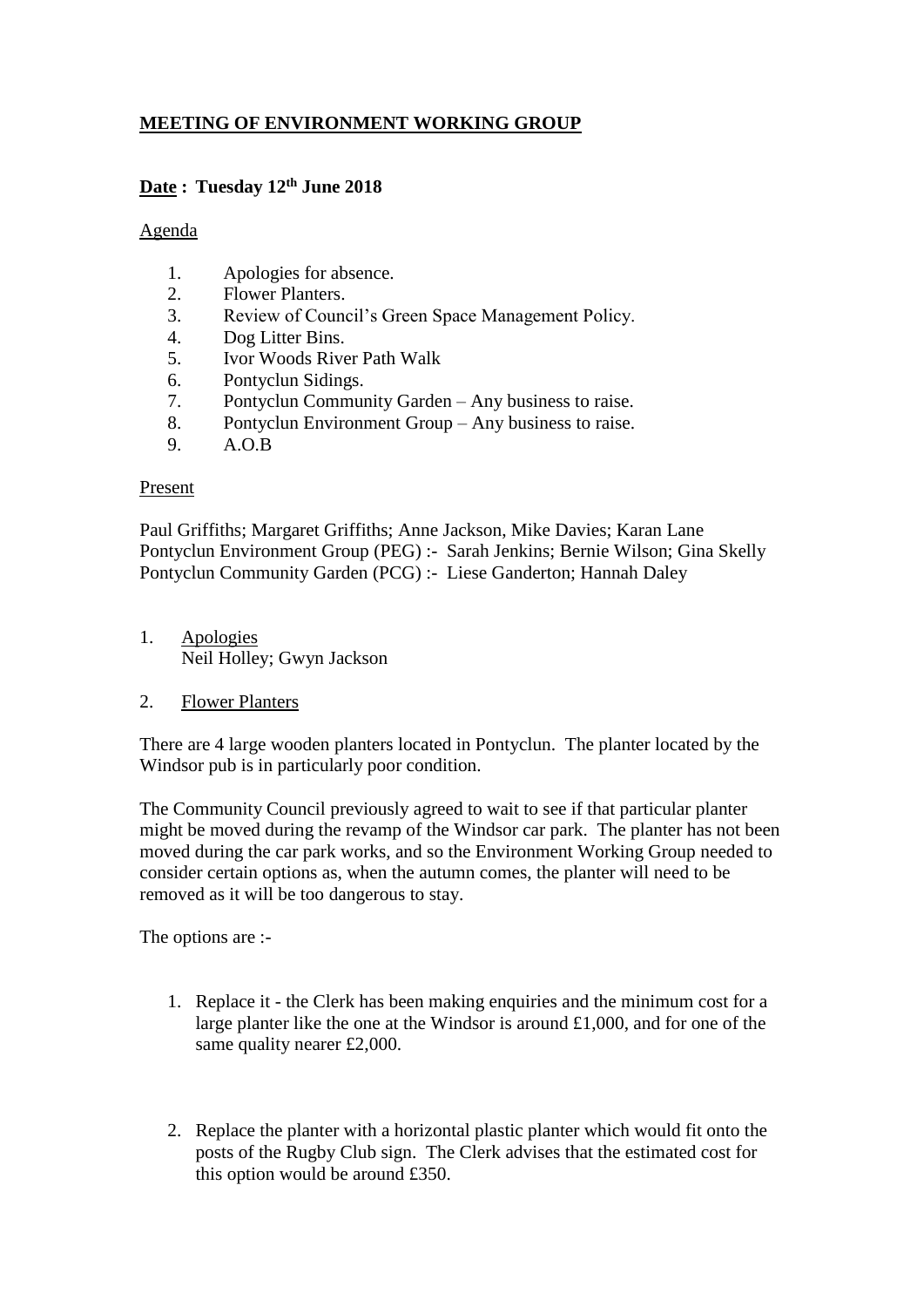3. Remove the planter and not replace it.

Following the Clerk's enquiries on costs etc, the Clerk has commented that the preferred option would seem to be to remove the planter, and replace with one attached to the Rugby Club sign (Option 2). The Rugby Club would need to give permission but the Clerk advises that this should, hopefully, not be an issue.

The other 3 planters have a few more years of life in them but probably not more than 5 years. We could decide to replace the worst of the wood in the 3 other planters with the best of the wood from the Windsor planter once removed.

After some discussion of the above options, the Working Group agreed that option 2 is the best option.

**Action: Council to consider whether the Environment Group's proposal of following the 2nd option, and replacing the planter with a horizontal plastic planter fitted onto the posts of the Rugby Club sign is agreeable. Estimated cost being around £350.**

#### 3. Review of the Council's Green Space Management Policy

This agenda item prompted a discussion concerning ownership of the green spaces in Pontyclun. It was agreed that it would be useful to obtain confirmation of which green spaces are owned by the Community Council, and confirmation of ownership of those spaces not in PCC ownership. Whilst the need for community engagement for matters relating to the green spaces owned by PCC is self evident, Paul raised the question of whether community engagement should also be applied to those areas identified as not in PCC ownership. This can be considered further by the group, and by full Council, once details of land ownership are known.

. Karan agreed to contact the Clerk with the query on green space ownership.

With regards to the Green Space Management Policy, after some discussion it was agreed that the current policy could be reviewed, and amended, to meet the Council's needs more precisely. Members of the Working Group will consider the Policy, and will provide Karan with any suggested changes to the policy.

[Since this meeting Margaret and Paul have provided Karan with suggested amendments to the policy, and Karan is reviewing the policy and suggested changes].

#### 4. Dog Litter Bins

The group are tasked with;

- (i) reporting on the current location of dog litter bins in our area; and
- (ii) considering recommendations for the position of new dog bins. It is hoped that RCT's policy of banning dogs from parks should result in spare dog bins being available.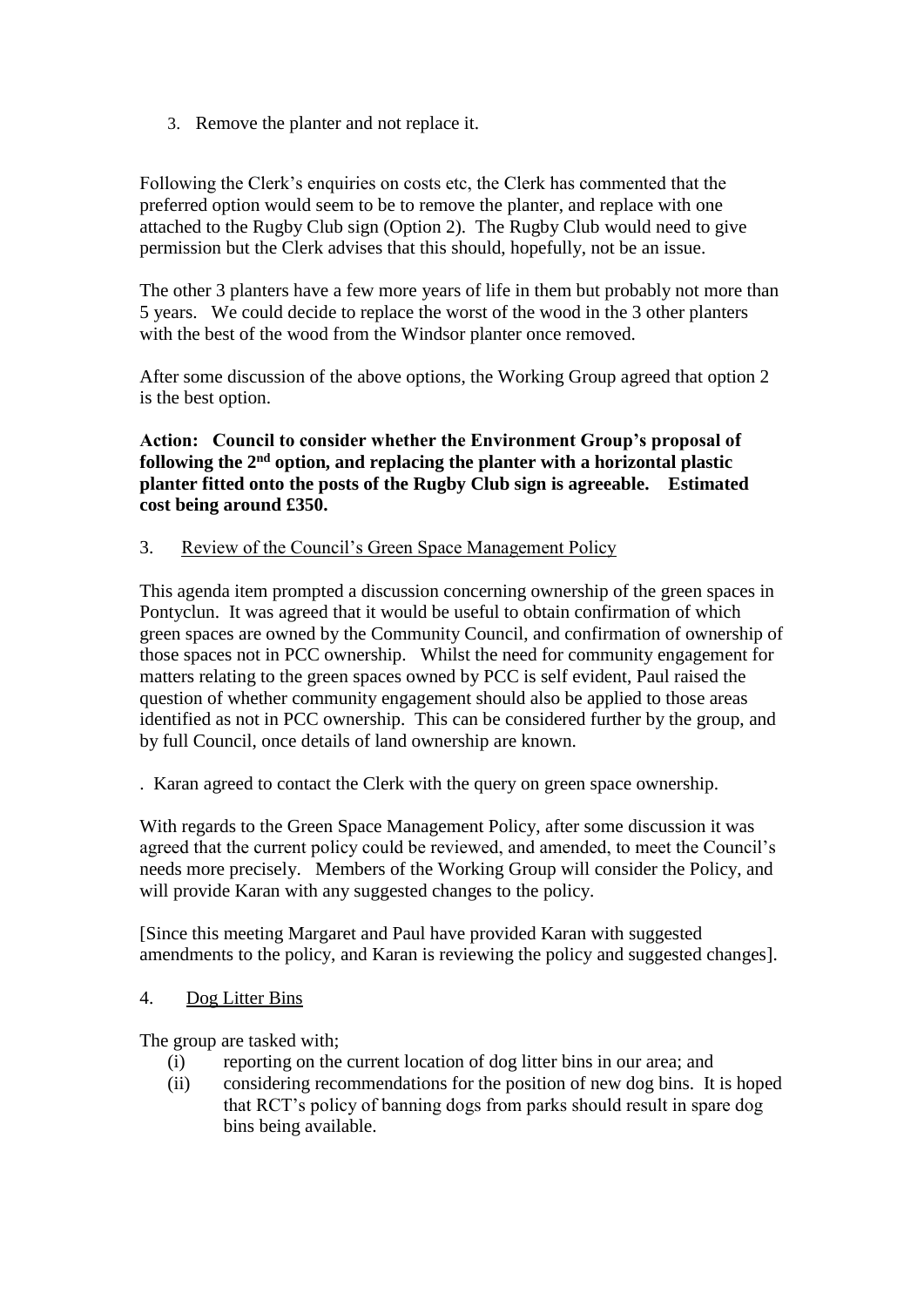Prior to the meeting Karan contacted RCT's Environmental Health department and requested details of the current locations of dog bins. Karan was advised that this information should be available from RCT's Waste Management team. Karan currently awaits a reply to her logged enquiry, and has chased this up.

The next meeting of the Working Group can discuss possible locations for additional bins (if available), once details of the current locations are known. A general discussion of possible additional locations did raise the suggestion, from Mike, that a couple of dog bins are needed along Cowbridge Road and Llantrisant Road.

### 5. Ivor Woods River Path Walk

The Clerk suggested that the problem of litter (including a shopping trolley in the river) would be a good item for discussion by the Working Group.

Sarah Jenkins (PEG) advised that PEG have already considered litter picking along the river walk, but they cannot deal with the bigger items of litter (e.g: the shopping trolley). They would need help to deal with such items. It was agreed that PEG will contact Richard Wistow (Keep Wales Tidy) to see if Keep Wales Tidy can assist as they have equipment that could help deal with the larger items of rubbish.

#### 6. Pontyclun Sidings

Paul gave a verbal report of the site meeting held with Network Rail on 6<sup>th</sup> June.

Firstly, Paul reminded the group that the Council participates in the Adopt a Station initiative.

Paul advised that the Network Rail representatives had been shocked by the amount of litter at the sidings. NR agreed to an internal consultation process being undertaken to consider allowing people to clear the sidings of rubbish, and subsequently to litter pick as needed. Paul warned that it is possible that NR will deem such a licence a high risk, but the outcome of the consultation should be known at the end of the 6 week (approx) NR consultation process.

Lastly on this point, Sarah (PEG) commented that PEG are planning an 'Autumn Clun'. If NR agreed a licence for people to access the sidings PEG could include the sidings in their 'Autumn Clun' plans.

### 7. Pontyclun Community Garden – Any business

Liese and Hannah (PCG) raised issues that their group has been having with a neighbouring home owner. The neighbours main complaint is that she was not given prior notice of the proposed location for the Community Garden. Relations between the PCG group and the neighbour have improved more recently, following complaints to the group, particularly at the end of May.

Following some discussion, it was agreed that Paul would speak to the neighbour to explain that her point about lack of prior notice of the garden location has been noted